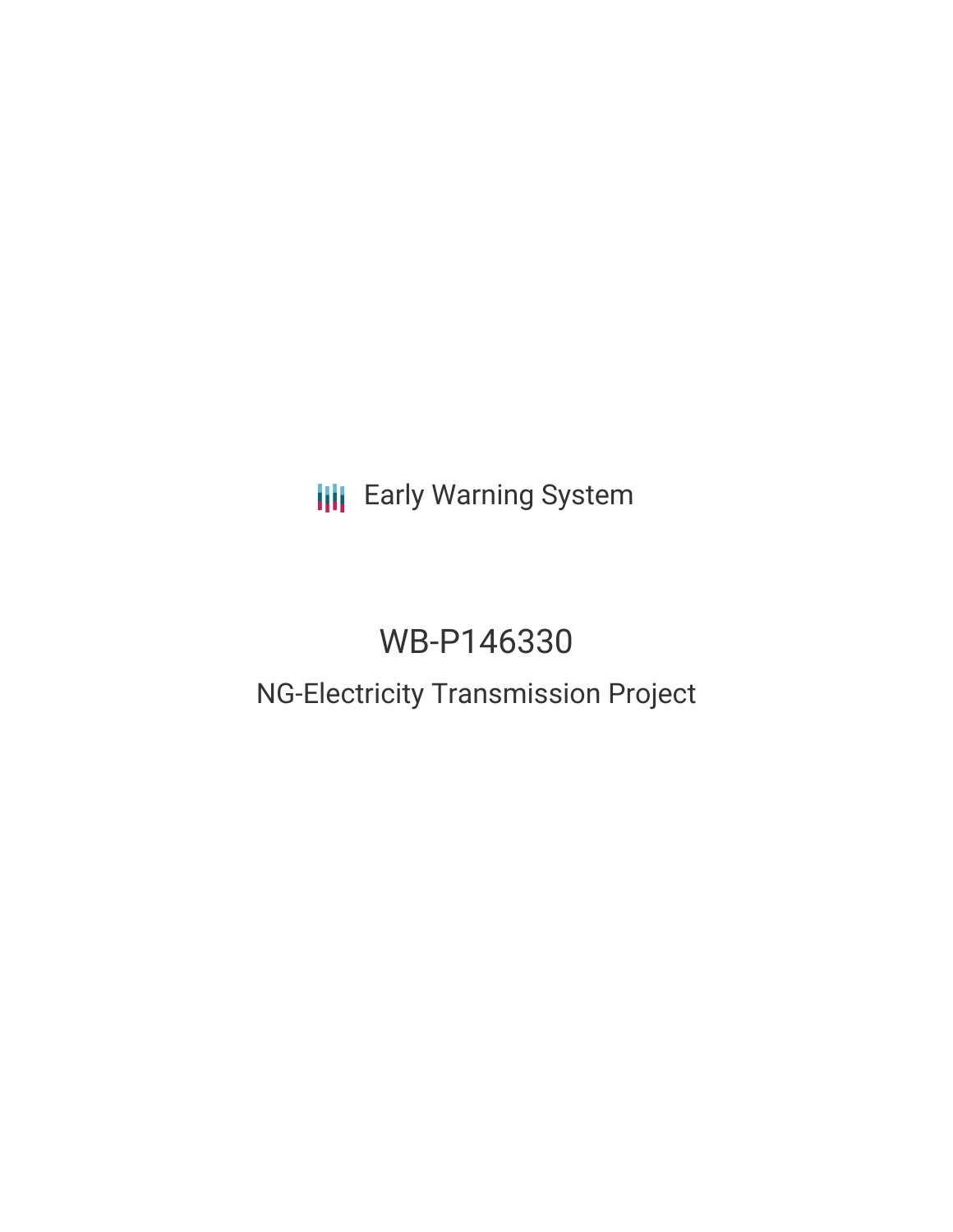

#### **Quick Facts**

| <b>Countries</b>               | Nigeria                     |
|--------------------------------|-----------------------------|
| <b>Financial Institutions</b>  | World Bank (WB)             |
| <b>Status</b>                  | Active                      |
| <b>Bank Risk Rating</b>        | B                           |
| <b>Voting Date</b>             | 2018-02-15                  |
| <b>Borrower</b>                | Federal Republic of Nigeria |
| <b>Sectors</b>                 | Energy                      |
| <b>Investment Amount (USD)</b> | \$486.00 million            |
| <b>Project Cost (USD)</b>      | \$490.00 million            |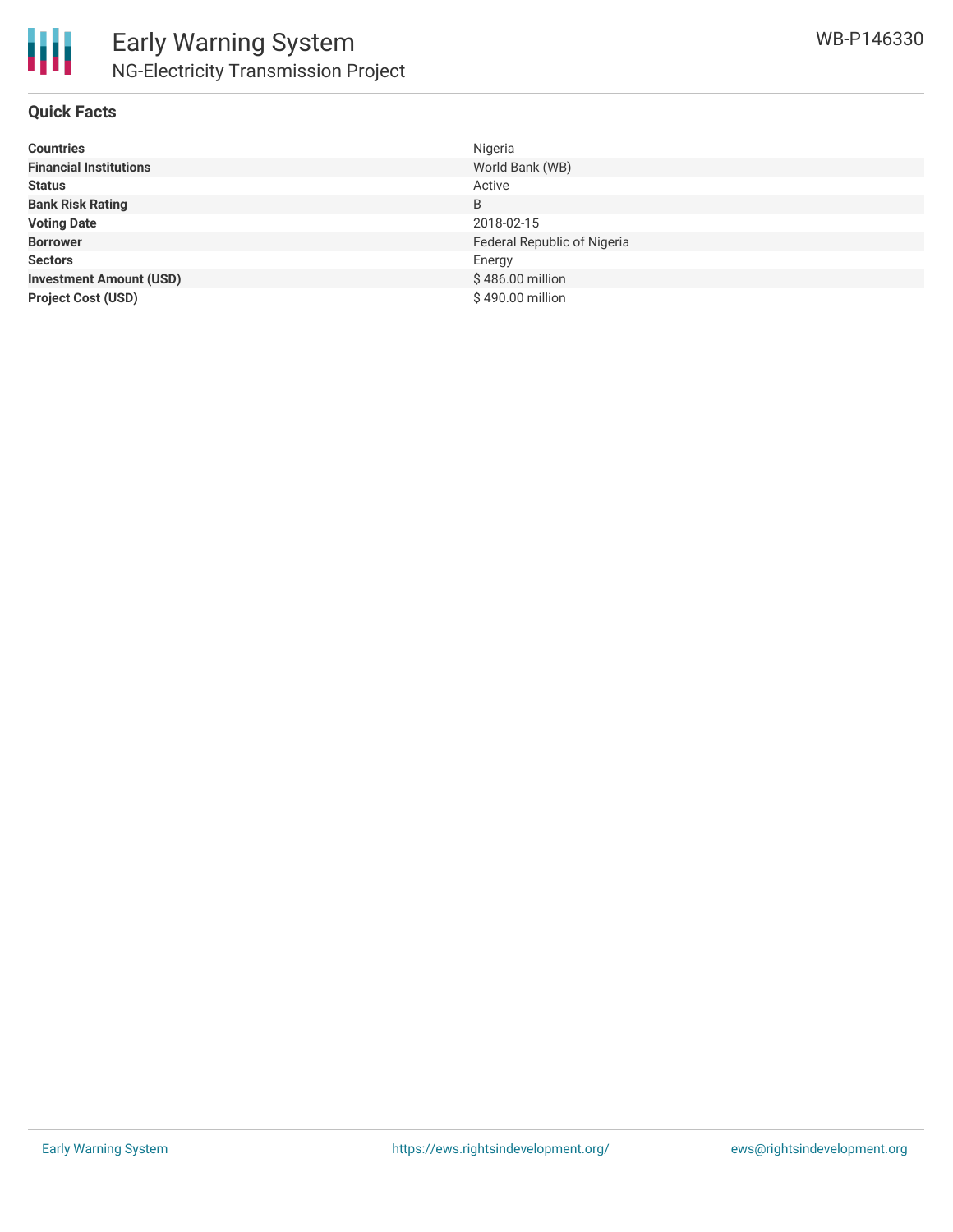

#### **Project Description**

The development objective of the Electricity Transmission Project for Nigeria is to increase the transfer capacity of the transmission network in Nigeria. There are two project components. First component, Transmission network strengthening and improvement (US 408 million dollars equivalent, of which the Federal Government of Nigeria (FGN) US 4 million dollars and IDA and IDA Scale-Up Facility (SUF) US 404 million dollars equivalent, excluding contingency).This component has four sub components: (a) the upgrading and rehabilitation of up to 48 existing substations—of these, approximately 11 require the replacement of transformers, while the others require the addition (not the replacement) of transformers, and addition and replacement of protection and control systems, switchgear, and associated equipment; (b) replacement of conductor on up to 13 132 kV transmission lines and conversion of up to two 132 kV lines from single circuit to double circuit (the total length of the transmission lines is about 1,260 km); (c) the upgrading and expansion of the network's Supervisory Control and Data Acquisition (SCADA) and telecommunication systems and construction of four regional control centers; and (d) installation of static var compensator (SVC) at the remotely located Gombe substation in the northeast, which is supplied by a long 132 kV line, and purchase of spare equipment. Second component, Capacity building and technical assistance (IDA and IDA SUF US 32 million dollars equivalent, excluding contingency).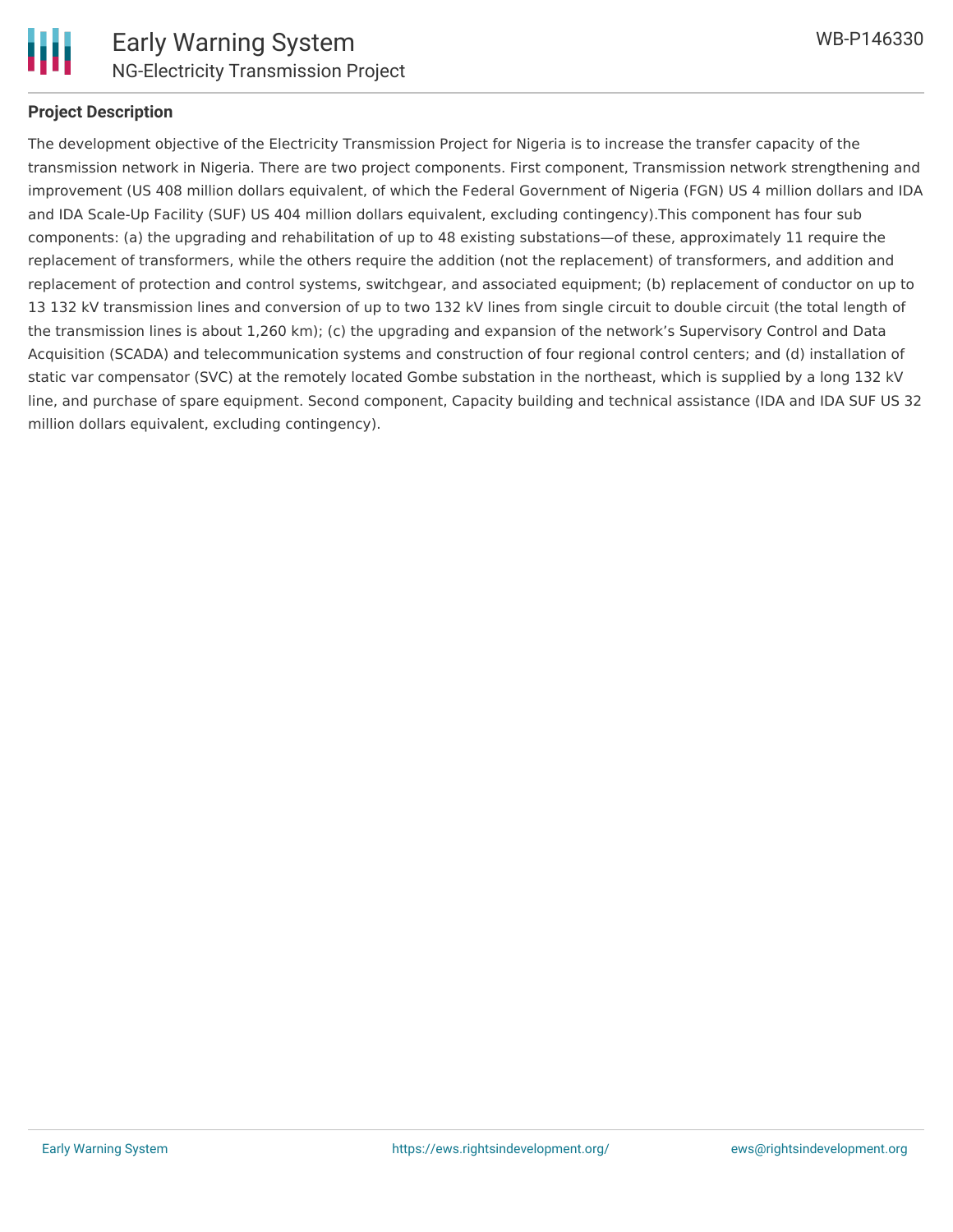

#### **Investment Description**

World Bank (WB)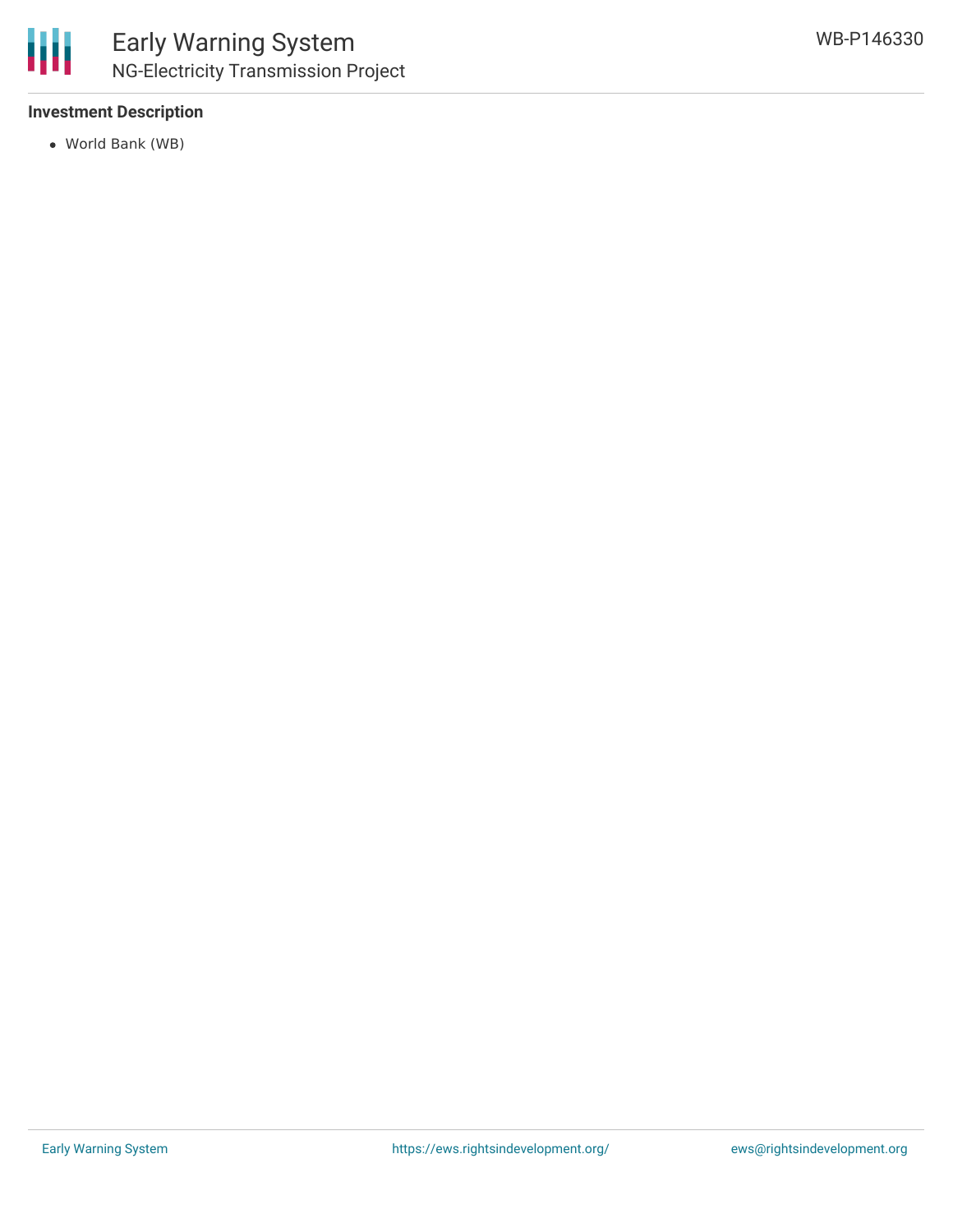#### **Contact Information**

Name: Transmission Company of Nigeria Contact: Mohammed Usman Gur Title: Managing Director/CEO Tel: 2348188058522 Email: mohammed.ug@tcnmail.com ACCOUNTABILITY MECHANISM OF WORLD BANK

The World Bank Inspection Panel is the independent complaint mechanism and fact-finding body for people who believe they are likely to be, or have been, adversely affected by a World Bank-financed project. If you submit a complaint to the Inspection Panel, they may investigate to assess whether the World Bank is following its own policies and procedures for preventing harm to people or the environment. You can contact the Inspection Panel or submit a complaint by emailing ipanel@worldbank.org. You can learn more about the Inspection Panel and how to file a complaint at: http://ewebapps.worldbank.org/apps/ip/Pages/Home.aspx.